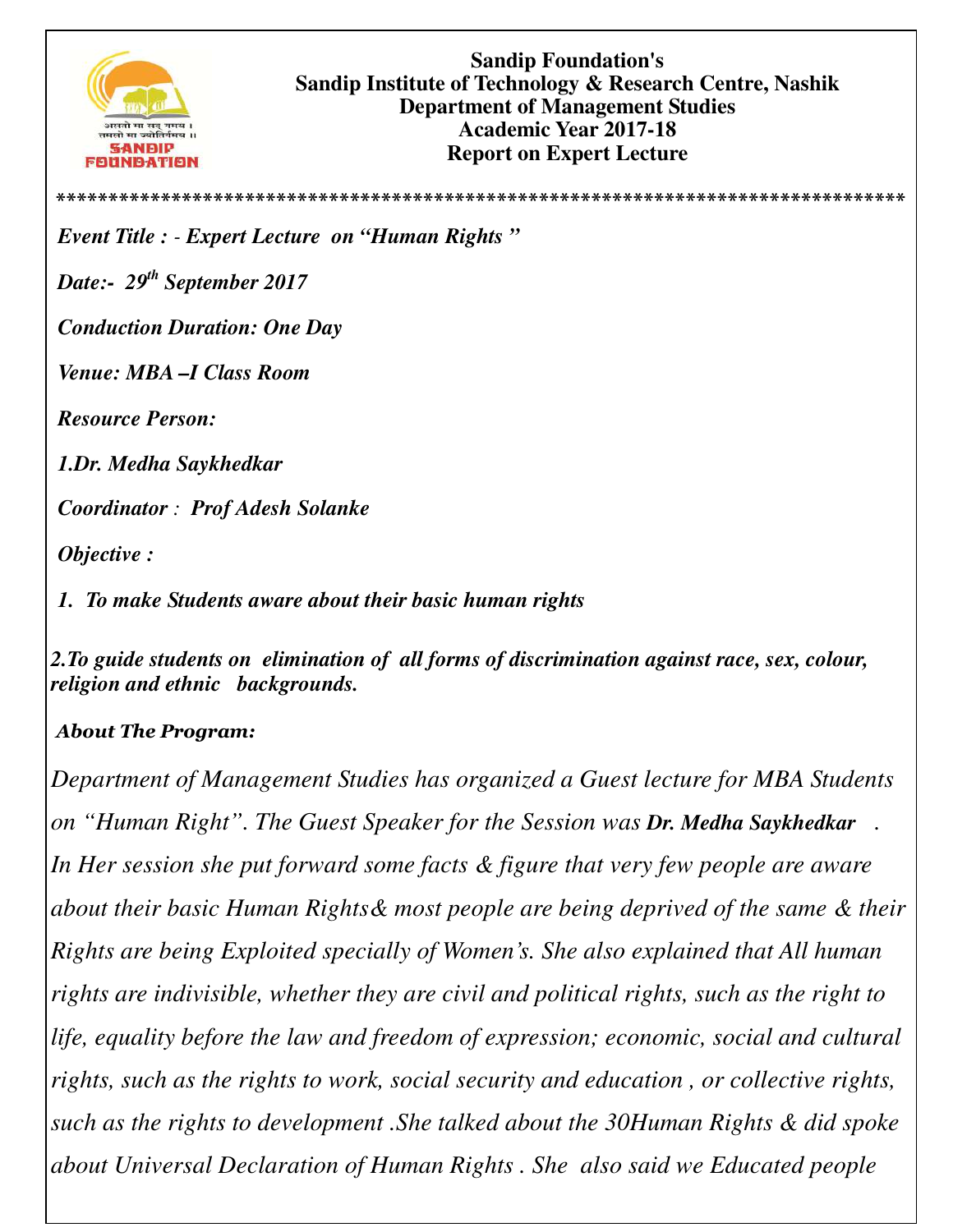*must spread awareness among the Human Rights by organizing seminars in Rural area for Underdeveloped & under privileged People.* 

*Outcome:* 

*1. Students got aware about their Basic Human Rights* 

*Photograph:*